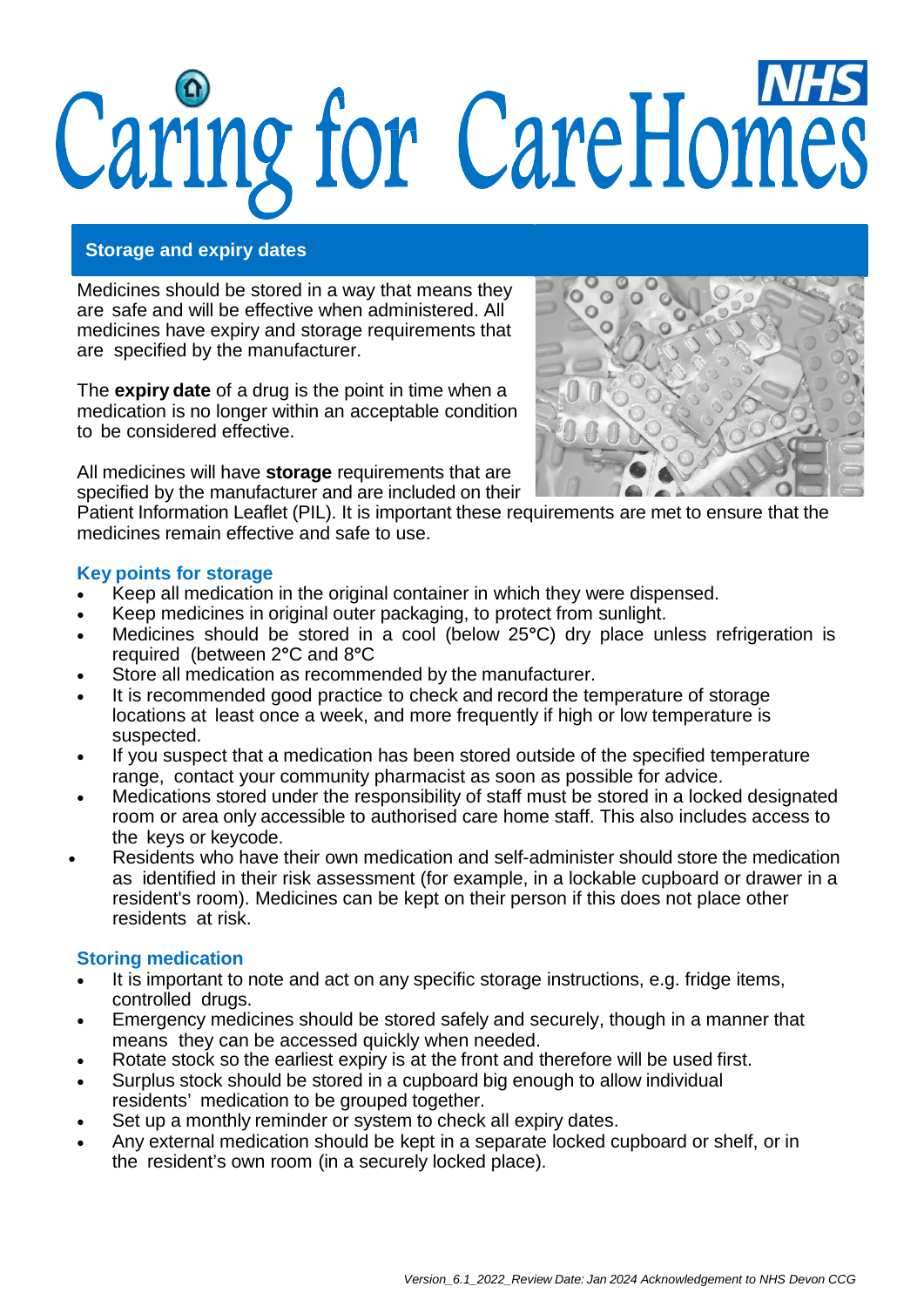# **Expiry after opening**

- Certain preparations have a shorter shelf life once they have been opened, e.g. Dipyridamole Modified Release (MR) capsules, some liquids, eye drops, ointments and creams.
- The date opened should be written on the label or container and the 'use by date' calculated. If appropriate this can be recorded on the separate Topical Medication Application Record Sheet.
- Your community pharmacy may be able supply 'date opened' labels to attach to these medicines.

# **Examples of different wording of expiry dates:**

| <b>Wording on packaging</b>     | <b>Definition</b>                     |
|---------------------------------|---------------------------------------|
| Use before end of January 2020  | Discard 31 <sup>st</sup> January 2020 |
| Use by January 2020             | Discard 31 <sup>st</sup> January 2020 |
| Discard after January 2020      | Discard 31 <sup>st</sup> January 2020 |
| Expires January 2020            | Discard 31 <sup>st</sup> January 2020 |
| Use within one month of opening | Self-explanatory                      |
| Discard 7 days after opening    | Self-explanatory                      |

# **Table of suggested expiry of products from date of opening**

| <b>Formulation and</b><br>packing                                                                                                       | <b>Suggested 'use by date' after</b><br>opening, unless otherwise<br>stated by manufacturer, and<br>still within manufacturer's<br>expiry date | <b>Rationale</b>                                                                                                                              |
|-----------------------------------------------------------------------------------------------------------------------------------------|------------------------------------------------------------------------------------------------------------------------------------------------|-----------------------------------------------------------------------------------------------------------------------------------------------|
| Tablets and capsules in<br><b>Monitored Dosage</b><br>System (MDS)                                                                      | As per expiry date on label or<br>eight weeks from date on<br>dispensing label                                                                 | Check with your pharmacist or<br>dispensary if you have any<br>questions about this                                                           |
| Tablets, capsules and<br>liquids decanted into<br>pharmacy bottle                                                                       | Seek community pharmacy or<br>dispensary advice if not stated on<br>dispensing label                                                           | Dependent on stability of<br>product                                                                                                          |
| Part pack of tablets and<br>capsules remaining in<br>manufacturer's blister<br>pack dispensed in<br>pharmacy box or in<br>original pack | Manufacturer's expiry on blister. If<br>no expiry visible, contact<br>community pharmacy or<br>dispensary for advice                           | Closed container, contents<br>not openly exposed to<br>environment. If no visible<br>expiry, there is a risk that<br>product may have expired |
| Oral liquids in original<br>container                                                                                                   | Six months unless otherwise<br>specified by manufacturer,<br>remember to mark date of<br>opening on container                                  | Exposure of liquid to<br>environment when dose is<br>measured can introduce<br>contamination                                                  |
| Eye, ear, nose drops<br>and ointments                                                                                                   | One month, unless otherwise<br>stated by manufacturer                                                                                          | Manufacturer's<br>recommendation                                                                                                              |
| <b>Inhalers</b>                                                                                                                         | Manufacturer's expiry                                                                                                                          | Closed container, contents<br>not openly exposed to<br>environment                                                                            |
| Insulin                                                                                                                                 | Four weeks for insulin vials and<br>pens unless otherwise stated                                                                               | The sterile seal has been<br>broken and may be stored<br>outside the fridge                                                                   |

**Important:** Any product whose appearance suggests it may be unfit for use should be discarded irrespective of expiry date.

If there is any doubt, contact the community pharmacy or dispensary for advice. Be aware of the expiry date of PRN medications (when required), especially if they are not used frequently.